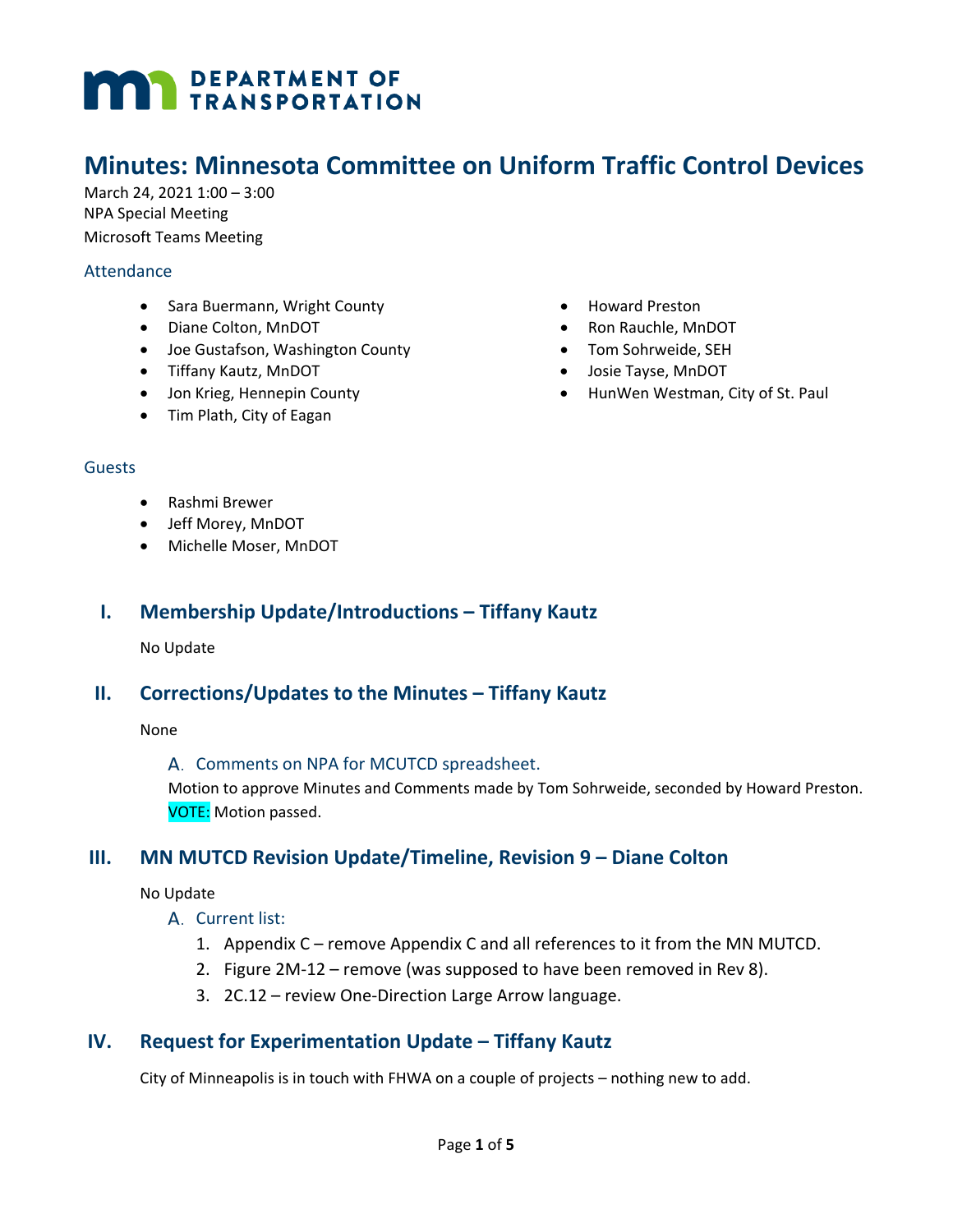### **V. Review of Action Items from Previous Meeting – Tiffany Kautz**

Action Item: Joe will provide Tiffany with photos to include with Section 3C.05 comments. DONE

#### **VI. NPA Update/Timeline**

- A. Additional Items to Review? None
- Topics from the City Engineers Association None currently.

#### **VII. NPA Topics for Discussion – Tiffany Kautz**

#### A. National Committee on Uniform Traffic Control Devices (NCUTCD) – Resolution Encouraging MUTCD Final Rule.

National Association of City Transportation Officials (NACTO) has sent a letter requesting FHWA reframe and rewrite the MUTCD. AASHTO, ITE and the National Committee are responding that it's important to proceed with the new proposed MUTCD.

The MCUTCD will not provide a response to this.

#### B. Chapter 3C Crosswalks

NPA: 3C, Preamble #316, MUTCD page 368.

#### **Section 3C.09 Crosswalk Markings at Circular Intersections – Line 31, page 372**

- Figure 3D-1 No comments
- Figure 3D-2 No comments
- Figure 3D-3 No comments
- Figure 3D-4 "ONLY" pavement marking not shown as optional.

Motion made to mark all optional "ONLY" pavement markings with an asterisk and identify as optional on all figures. If the "ONLY" pavement marking is a guidance (should) or standard (shall), supplemental explanatory information should be included on the figure. Motion made by Tim Plath, seconded by Ron Rauchle. VOTE: Motion passed.

- Figure 3D-5 No comments
- Figure 3D-6 No comments
- Figure 3D-7 No comments
- Figure 3D-8 No comments

**Section 3C.10 Crosswalks for Exclusive Pedestrian Phases that permit Diagonal Crossings** – **Line 1, page 373.** – No Comments

**Section 3C.11 Crosswalks at Diamond Interchanges with a Transposed Alignment Crossroad - Line 12, page 373.**

Motion to comment that Figure 3B-29 is missing made by Joe Gustafson, seconded by Tim Plath.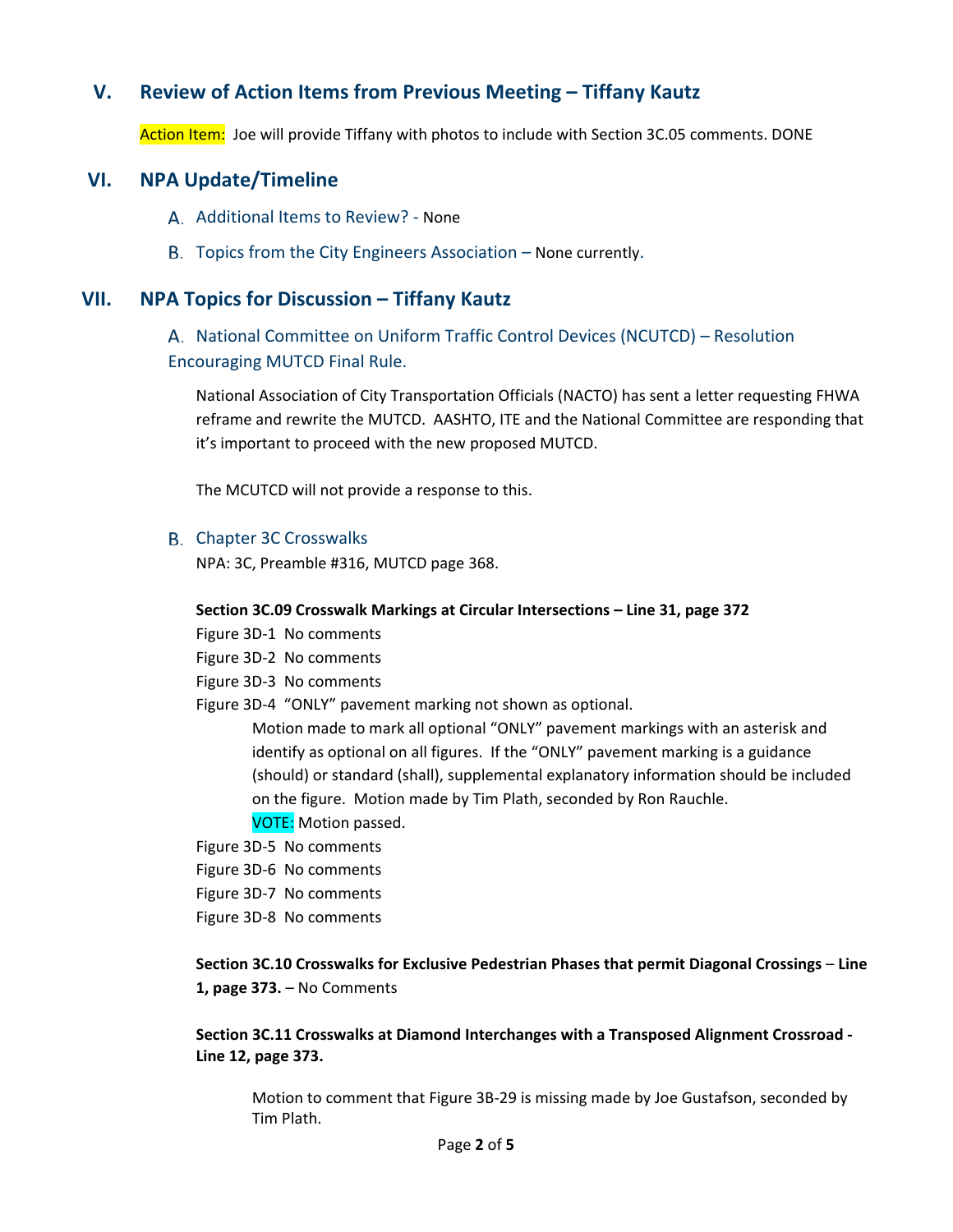VOTE: Motion passed

#### **Section 3C.12 Pedestrian Islands and Medians** – No Comments

#### 3H.03 Aesthetic Treatments in Crosswalks

NPA: 3H.03, Preamble #367, MUTCD page 390.

Figure 3H-1 – MnDOT will be making a support statement relating to type of surface used and surface continuity.

Discussion:

• Aesthetic treatments can become political and can impact projects.

MCUTCD - No Comments

#### 4F.17 Yellow Change and Red Clearance Intervals

NPA: 4F.17, Preamble #413, MUTCD page 457.

36 Engineering practices for determining the duration of yellow change and red clearance intervals can be

- 37 found in FFE's "Traffic Control Devices Handbook" and in ITE's "Manual of Traffic Signal Design"
- $\frac{38}{39}$ "Guidelines for Determining Traffic Signal Change and Clearance Intervals: A Recommended Practice of the
- Institute of Transportation Engineers" (see Section 1A.05).
- 40 Standard:

#### Discussion:

• There's a pool fund study that is looking at the recommended practice cited above. The understanding is that it will change the ITE practice. The thinking is that the practice will likely either go away or will be changed.

#### 7 Guidance:

 $\frac{8}{9}$ A yellow change interval should have a minimum duration of 3 seconds, and a maximum duration of 6 seconds for through movements and 7 seconds for turning movements. The longer intervals should be- $10<sup>10</sup>$ reserved for use on approaches with higher speeds.

- Except when clearing a one-lane, two-way facility (see Section 40.02) or when clearing an-
- $12$ exeeptionally wide intersection, a red elearance interval should have a duration not execeding 6
- 13 seconds.

11

#### Discussion:

- Blue underline is what is being proposed. The reasoning is that if a vehicle is approaching a signal in the through lane it is going the speed limit and so easy enough to calculate the yellow so that the vehicle can safely stop before entering the intersection.
- For a left turn the calculation is being made based on the idea that the left turner is slowing down already. That they need more time to get into and clear the intersection.
- At this point no one is giving 7 seconds for that movement.
- You may have a person getting used to driving into a 7 second yellow then encounter another that has 3 seconds.
- Opposition to adding 7 seconds.

Motion made by Jon Krieg, seconded by Joe Gustafson: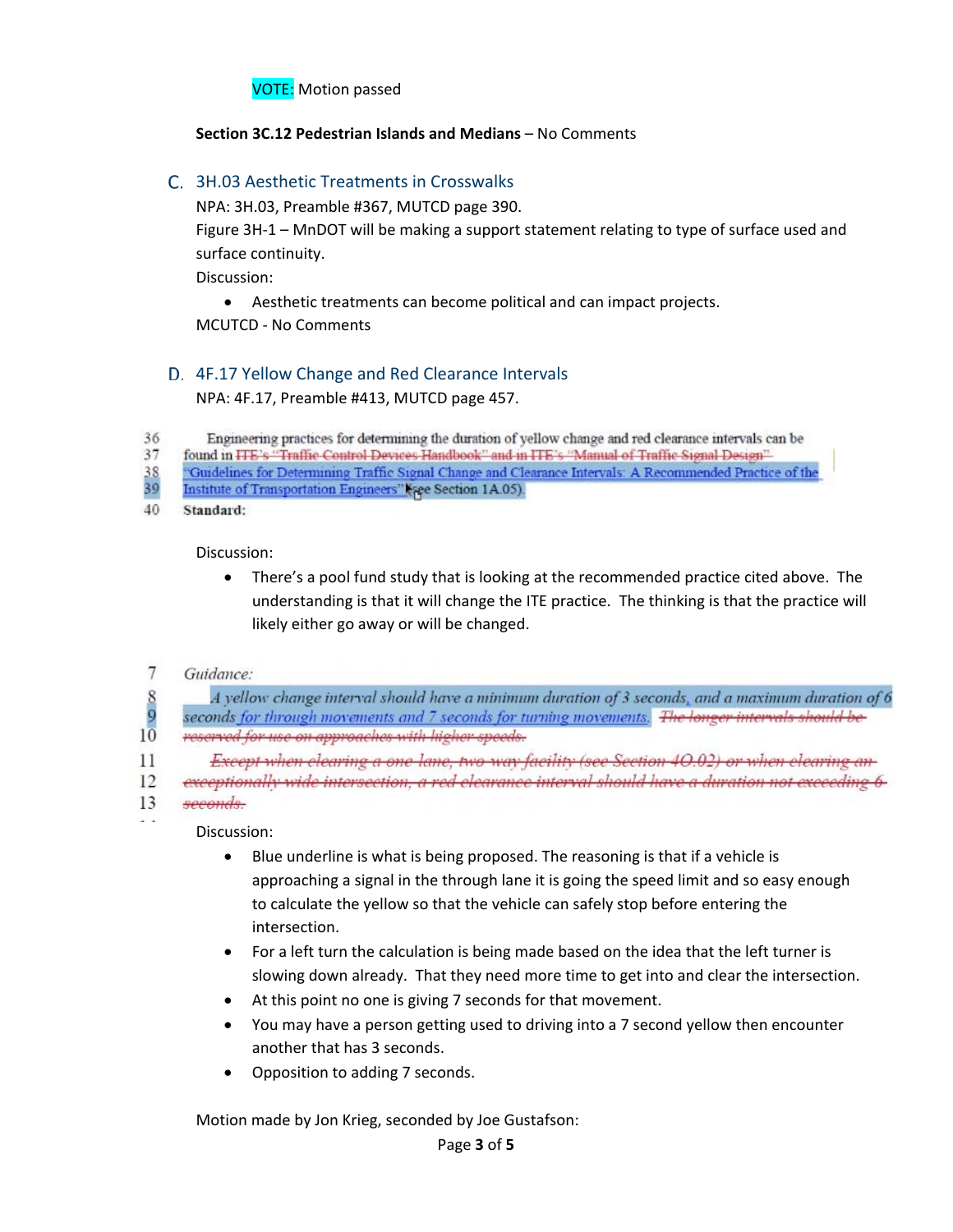- 1) Delete the reference to *"Guidelines for Determining Traffic Signal Change and Clearance Intervals: A Recommended Practice of the Institute of Transportation Engineers* on lines 38- 39, page 457,
- 2) Reinstate the red overstrike *ITE's Traffic Control Devices Handbook" and in ITE's "Manual of Traffic Signal Design*" on line 37, page 457, and
- 3) Delete "*for through movements and 7 seconds for turning movements*" on Line 9, page 458 Vote: Motion Passed

#### E. Trapped lane turning into a turn lane (from 1/13/2021 meeting)

The concern is that when you have a lane that drops at an intersection, the right lane ends sign is not allowed. The right lane must turn right sign or intersection lane assignment sign is sometimes too late.

Example: A six lane arterial where the outside lane becomes a right side turn only lane. Any vehicles not turning in that lane need to start making the lane change out a considerable distance back. To say the only acceptable sign is a regulatory sign is a little too late.

Motion made to table the topic until next time made by Joe Gustafson, seconded by Jon Krieg. VOTE: Motion passed

Action Item: Joe will draft some language for discussion at our next meeting.

#### 2D.29 Route Sign Assemblies and 2D.30 Junction Assembly

**NPA 2D.29 Route Sign Assemblies, Preamble 164, MUTCD page 169, Lines 32 to 34** Discussion:

- In Section 2D.29 of the current MN MUTCD, Minnesota added the word "signed" number route (page 2D-12) in the first Standard. The intent of this was to limit the number of route assembly signs that would be required if the crossing street was unsigned.
- The word "signed" does not appear in the new NPA and would need to be added on line 6, page 169.

No Comments

Discussion:

• MnDOT will be making the comment to add an option that would allow route sign assemblies to not be required if the route is a minimum maintenance type roadway. This will include numbered Forest Routes that are not plowed in the winter or traversable by a normal vehicle year-round.

No Comments

#### **NPA 2D.30 Junction Assembly, Preamble: NONE, MUTCD page 169** No Comments